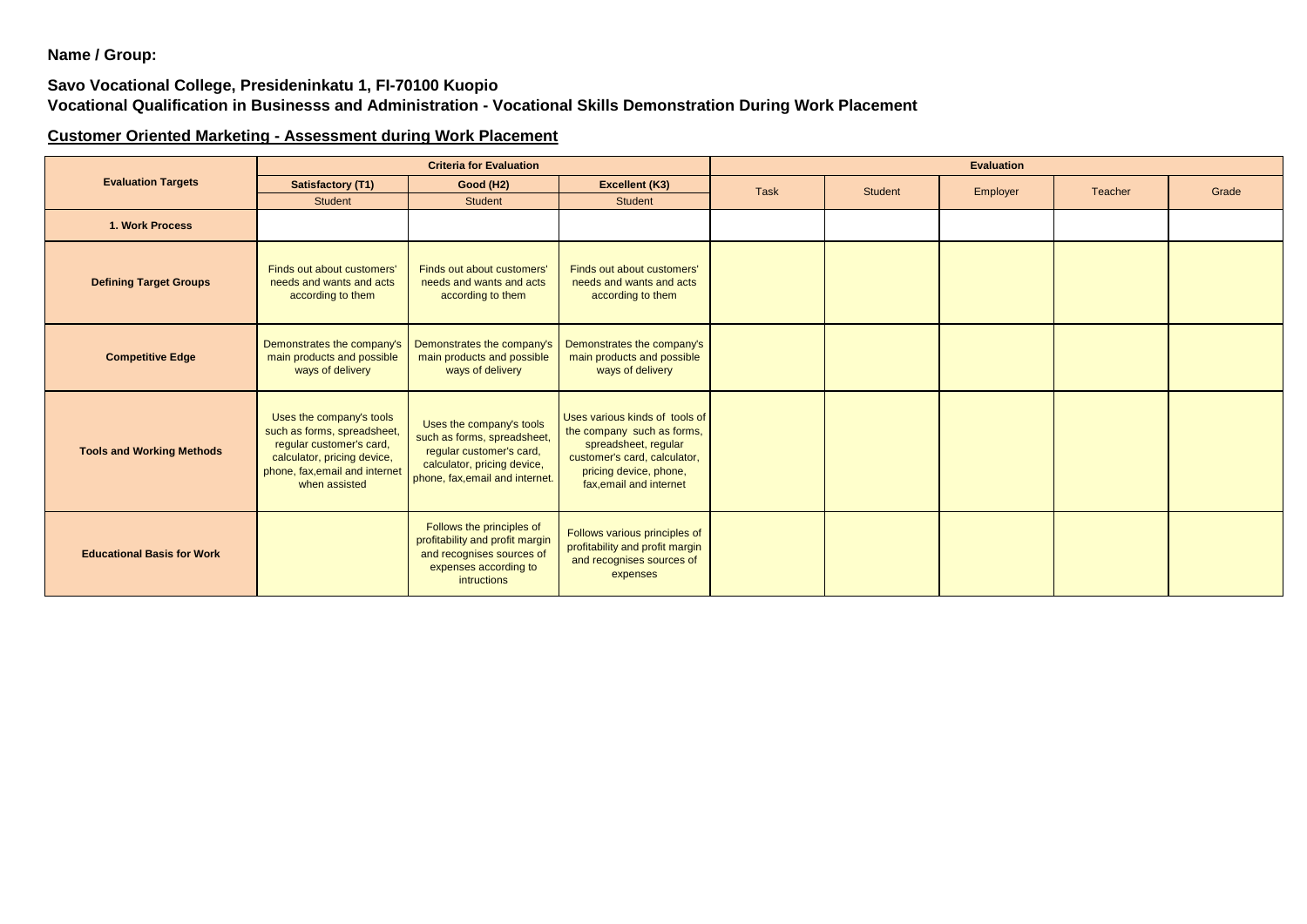## **Promotional Tools - Assessment during Work Placement**

| <b>Assessment Targets</b>                                     | <b>Criteria for Evaluation</b>                                        |                                                                                                                               |                                                                                                                                                                                                                                                                                                                                                                                                                                                                                                    | <b>Evaluation</b> |         |          |         |       |
|---------------------------------------------------------------|-----------------------------------------------------------------------|-------------------------------------------------------------------------------------------------------------------------------|----------------------------------------------------------------------------------------------------------------------------------------------------------------------------------------------------------------------------------------------------------------------------------------------------------------------------------------------------------------------------------------------------------------------------------------------------------------------------------------------------|-------------------|---------|----------|---------|-------|
|                                                               | <b>Satisfactory (T1)</b>                                              | Good (H2)                                                                                                                     | Excellent (K3)                                                                                                                                                                                                                                                                                                                                                                                                                                                                                     | Task              | Student | Employer | Teacher | Grade |
|                                                               | Student                                                               | Student                                                                                                                       | <b>Student</b>                                                                                                                                                                                                                                                                                                                                                                                                                                                                                     |                   |         |          |         |       |
| 1. Work Process                                               |                                                                       |                                                                                                                               |                                                                                                                                                                                                                                                                                                                                                                                                                                                                                                    |                   |         |          |         |       |
| <b>Implementation of Marketing Tools e.g.</b><br>Sales and PR |                                                                       | Uses promotional tools: sells<br>products, designs posters and<br>in-shop displays, writes minor<br>brochures, flyers and ads | Uses various promotional<br>tools: sells products, carries<br>out advertising e.g. ads in<br>papers, designs various<br>brochures on paper and on<br>CD. Uses various promotional<br>tools such as coupon offers,<br>quizzes and free accessories<br>and e-tailing bothe as<br>advertising medium as well as<br>sales and purchasing medium<br>and PR according to the<br>marketing goals of the<br>company. Designs posters<br>and in-shop displays, writes<br>minor brochures, flyers and<br>ads |                   |         |          |         |       |
|                                                               | Command of the basics of<br>displays and window dressing<br>solutions | Good command of the basics<br>of displays and window<br>dressing solutions, cromatics,<br>dimensions and style                | Excellent command of the<br>basics of displays and window<br>dressing solutions, cromatics,<br>dimensions and style                                                                                                                                                                                                                                                                                                                                                                                |                   |         |          |         |       |